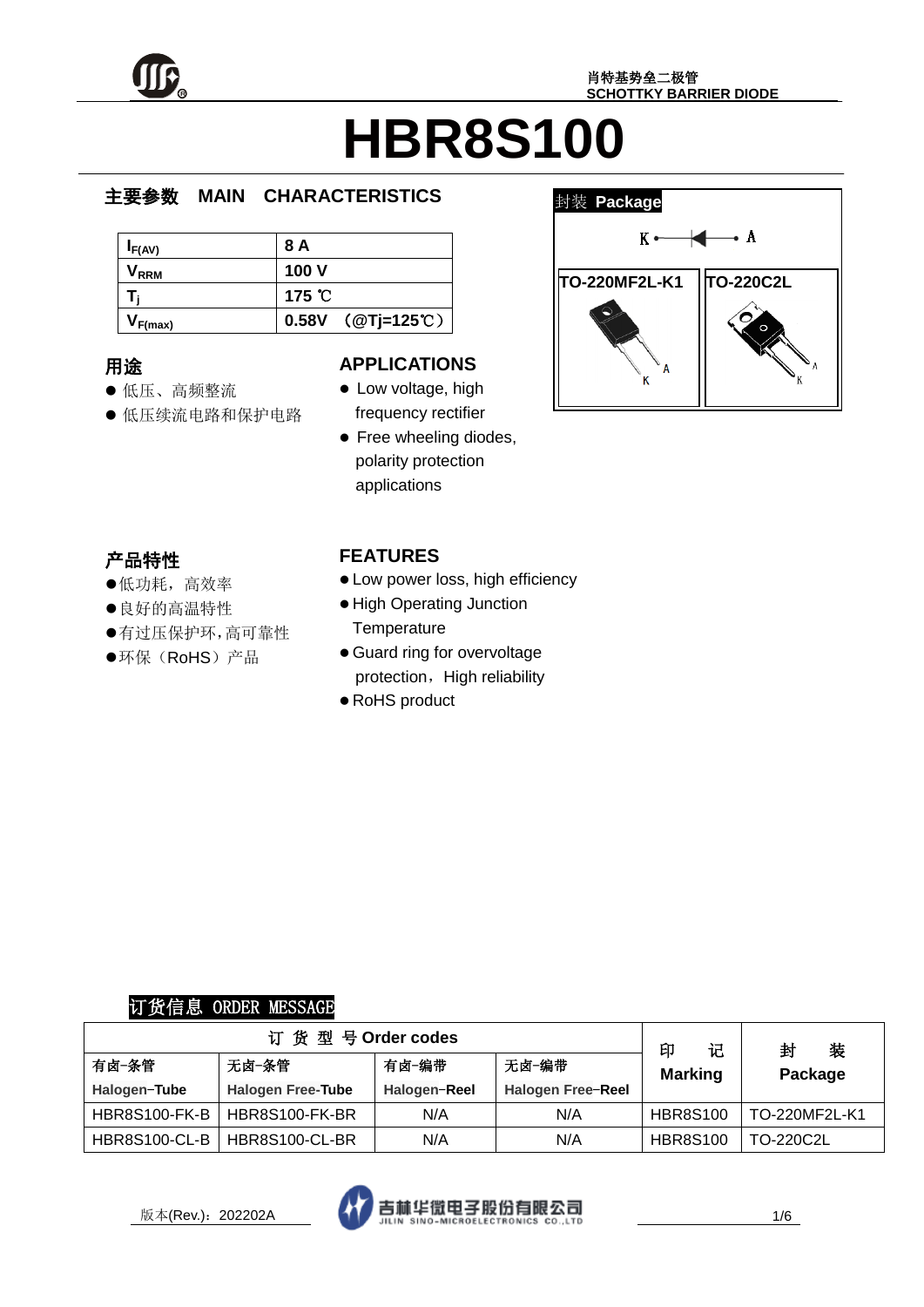

### 绝对最大额定值 **ABSOLUTE RATINGS** (Tc=25℃)

| 项<br>目                                       | 뮥                       | 数<br>僨       | 单<br>位 |  |
|----------------------------------------------|-------------------------|--------------|--------|--|
| <b>Parameter</b>                             | <b>Symbol</b>           | Value        | Unit   |  |
| 最大反向重复峰值电压                                   | <b>V</b> <sub>RRM</sub> | 100          | V      |  |
| Repetitive peak reverse voltage              |                         |              |        |  |
| 最大直流阻断电压                                     |                         |              | V      |  |
| Maximum DC blocking voltage                  | $V_{DC}$                | 100          |        |  |
| 正向平均整流电流                                     |                         | 8            | A      |  |
| Average forward current $(T_c=125^{\circ}C)$ | $I_{F(AV)}$             |              |        |  |
| 正向峰值浪涌电流                                     |                         |              |        |  |
| Surge non repetitive forward current         | $I_{FSM}$               | 250          | A      |  |
| (额定负载 8.3ms 半正弦波—按 JEDEC 方法)                 |                         |              |        |  |
| 8.3 ms single half-sine-wave (JEDEC Method)  |                         |              |        |  |
| 最高结温                                         |                         | 175          | ิ∩°    |  |
| Maximum junction temperature                 | $\mathsf{T}_\mathsf{i}$ |              |        |  |
| 储存温度                                         |                         | $-55 - +150$ | °∩°    |  |
| Storage temperature range                    | $T_{\mathtt{STG}}$      |              |        |  |

# 电特性 **ELECTRICAL CHARACTERISTICS (Tc=25**℃ unless otherwise specified**)**

| 项                | 目              | 测试条件                    |                 | 最小值 | 典型值                   | 最大值        | 单位   |
|------------------|----------------|-------------------------|-----------------|-----|-----------------------|------------|------|
| <b>Parameter</b> |                | <b>Tests conditions</b> |                 |     | Value(min) Value(typ) | Value(max) | Unit |
|                  |                | Tj = $25^{\circ}$ C     |                 |     |                       | 20         | μA   |
|                  | l <sub>R</sub> | $Ti = 125^{\circ}$      | $V_R = V_{RRM}$ |     | $\overline{2}$        | 6          | mA   |
|                  |                | Tj = $25^{\circ}$ C     | $I_F = 8A$      |     | 0.68                  | 0.72       |      |
|                  |                | Tj =125 $°C$            |                 |     | 0.55                  | 0.59       |      |
|                  |                | Tj = $25^{\circ}$ C     | $I_F = 10A$     |     | 0.71                  | 0.77       | V    |
| $V_F$            |                | Tj =125 $°C$            |                 |     | 0.58                  | 0.64       |      |
|                  |                | Tj = $25^{\circ}$ C     | $I_F=16A$       |     | 0.77                  | 0.81       |      |
|                  |                | Tj =125 $°C$            |                 |     | 0.64                  | 0.68       |      |

## 热特性 **THERMAL CHARACTERISTICS**

| 目<br>项                                                 |                            | 符<br>号        | 最小值        | 最大值        | 单<br>位           |
|--------------------------------------------------------|----------------------------|---------------|------------|------------|------------------|
| <b>Parameter</b>                                       |                            | <b>Symbol</b> | Value(min) | Value(max) | Unit             |
| 结到管壳的热阻<br>Thermal resistance from<br>junction to case | TO-220MF2L-K1<br>TO-220C2L | $Rth(i-c)$    |            | 3.8<br>1.5 | $\mathcal{C}$ MV |

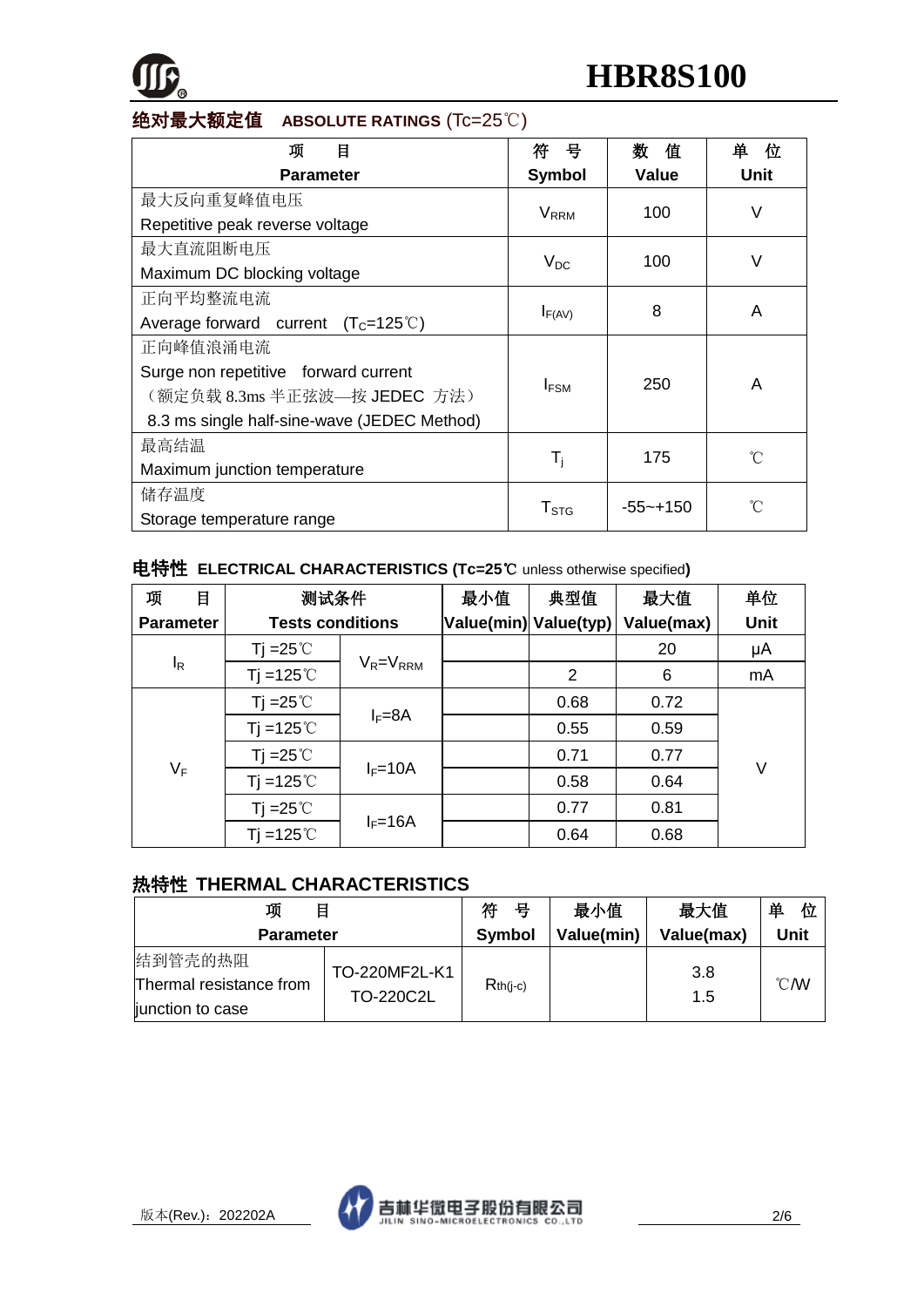

# 特征曲线 **ELECTRICAL CHARACTERISTICS (curves)**

# IF vs VF IR vs VR





٦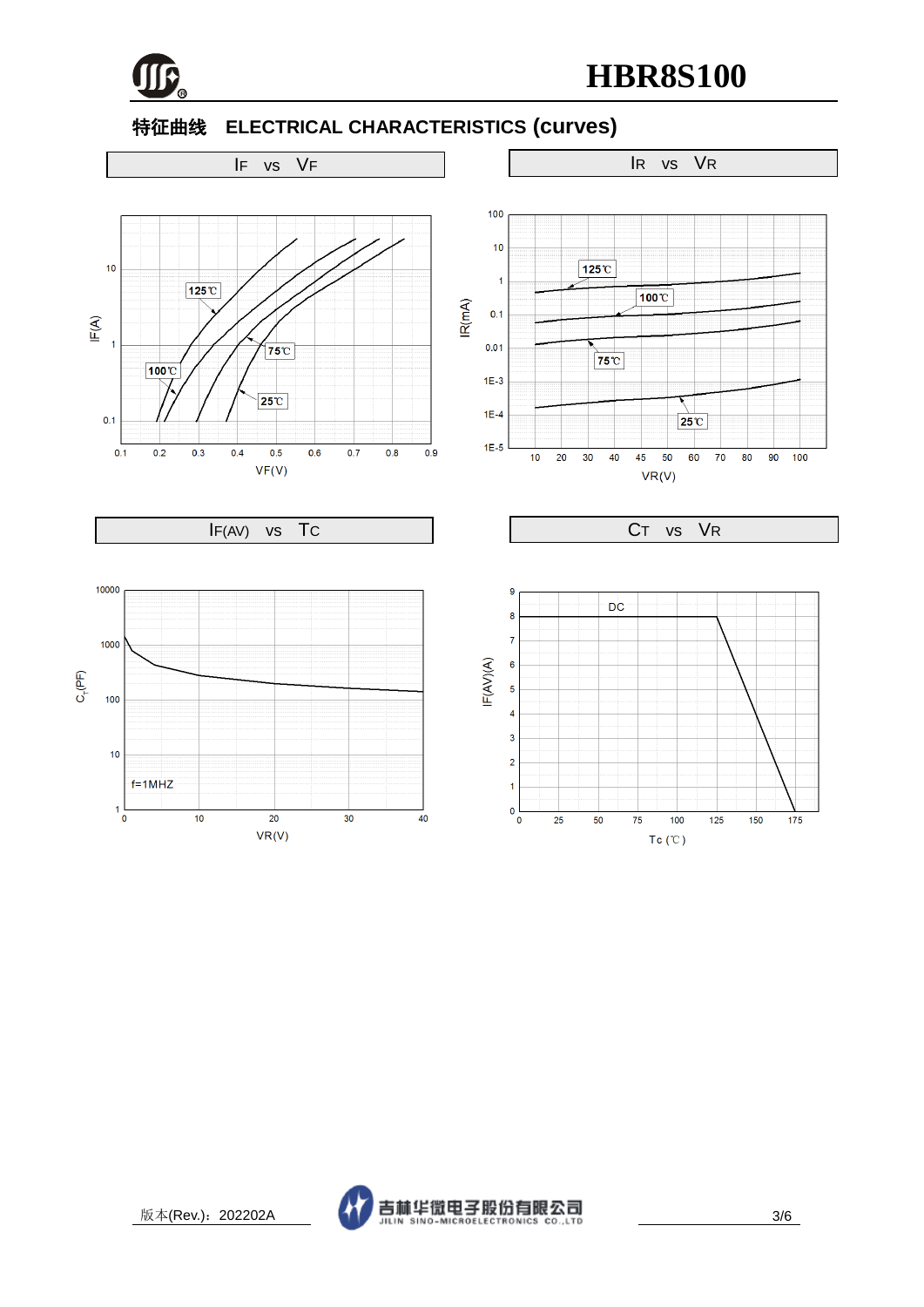

#### **TO-220MF2L-K1** 单位**Unit** :**mm**





| <b>SYMBOL</b> | mm       |            |  |
|---------------|----------|------------|--|
|               | MIN      | MAX        |  |
| A             | 4.5      | 4.9        |  |
| B             | 1.22     | 1.47       |  |
| b             | 0.7      | 0.9        |  |
| C             | 0.45     | 0.60       |  |
| D             | 15.6     | 16.1       |  |
| D1            | 9.0      | 9.3        |  |
| e             | 5.08TYPE |            |  |
| E             | 9.9      | 10.4       |  |
| F             | 2, 3     | <b>2.8</b> |  |
| L             | 12.6     | 13.3       |  |
| L1            | 3.1      | 3.4        |  |
| Q             | 3.2      | 3.4        |  |
| Q1            | 2.6      | 2.9        |  |
| ФР            | 3.0      | 3.5        |  |





٦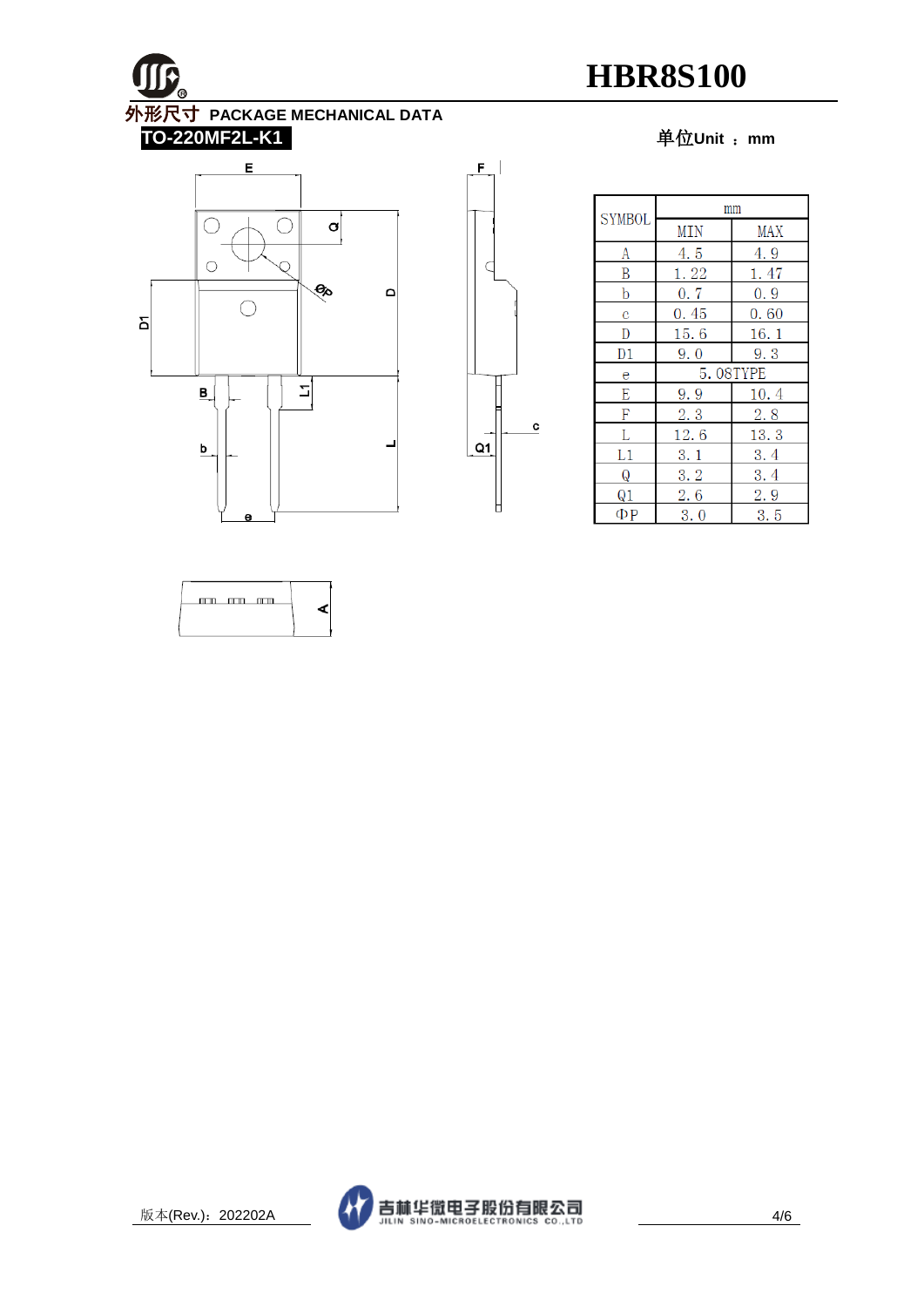M **R** 外形尺寸 **PACKAGE MECHANICAL DATA TO-220C2L** 单位 **Unit** :**mm**

# $\bullet$ D2  $\begin{array}{c} 12 \\ -1 \end{array}$  $\overline{B}$ b



| 符号             | 单位: mm |       |  |
|----------------|--------|-------|--|
|                |        |       |  |
| symbol         | MIN    | MAX   |  |
| A              | 4.30   | 4.70  |  |
| B              | 1.22   | 1.40  |  |
| b              | 0.70   | 0.95  |  |
| C              | 0.40   | 0.65  |  |
| D              | 15.20  | 16.20 |  |
| D2             | 9.00   | 9.40  |  |
| E              | 9.70   | 10.10 |  |
| е              | 4.78   | 5.38  |  |
| F              | 1.25   | 1.40  |  |
| L              | 12.60  | 13.60 |  |
| L2             | 2.80   | 3.20  |  |
| Q              | 2.60   | 3.00  |  |
| Q <sub>1</sub> | 2.20   | 2.60  |  |
| Р              | 3.50   | 3.80  |  |



٦